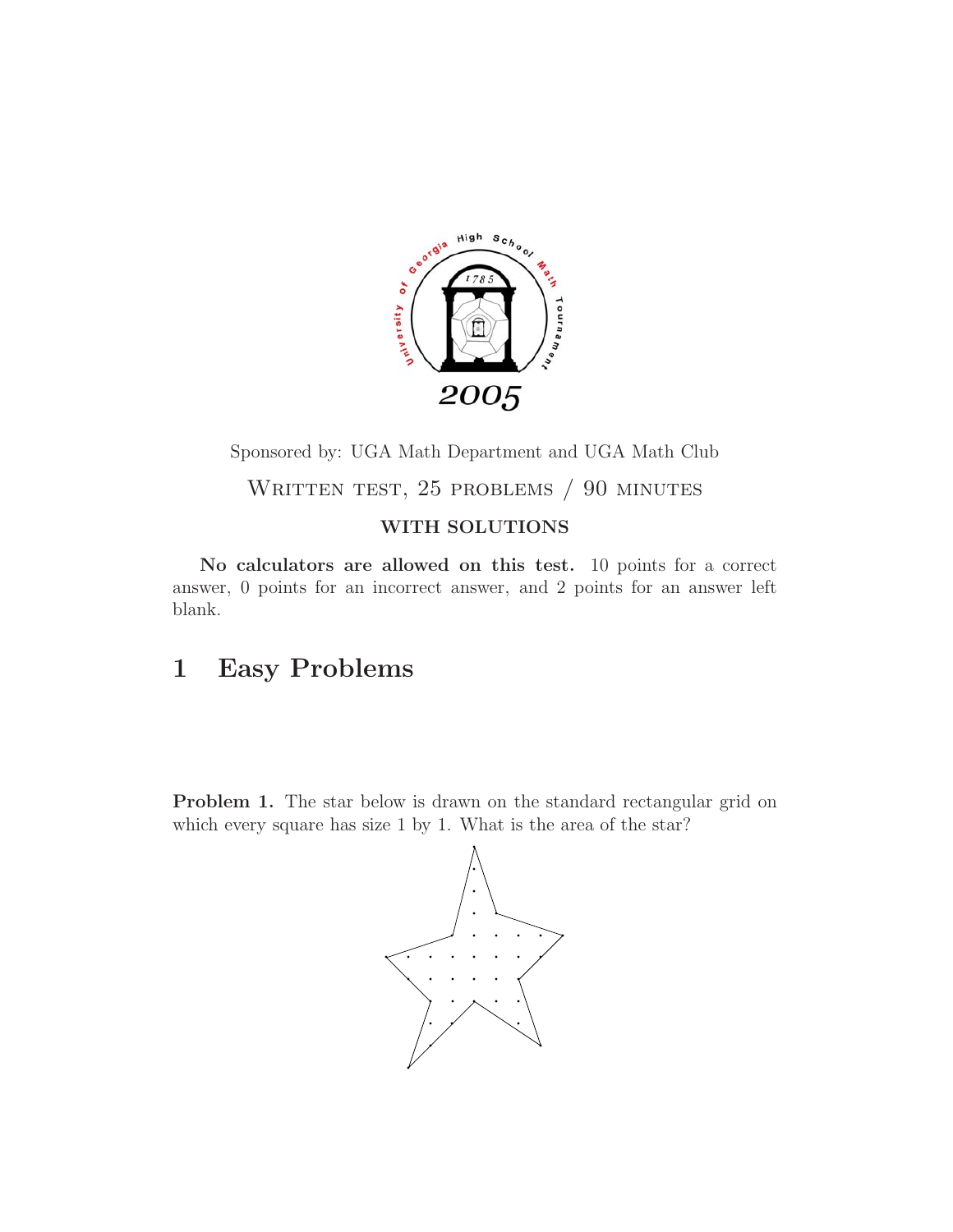(A) 26.5 (B) 27 (C) 27.5 (D)<sup> $\heartsuit$ </sup> 28 (E) None of the above.

**Solution.** *First way.* Just cut into triangles and count their areas separately.

*Second way.* Use *Pick's formula:* the area of a polygon with vertices that have integral coordinates is given by the formula

$$
A = I + \frac{B}{2} - 1,
$$

where  $I$  is the number of integral points in the interior and  $B$  is the number of integral points on the boundary, including the vertices. We get:

$$
A = 22 + \frac{14}{2} - 1 = 28.
$$

**Problem 2.** The Fibonacci numbers

$$
1, 1, 2, 3, 5, 8, 13, 21, 34, \ldots
$$

have the property that every number of this sequence, starting with the third, is the sum of two previous numbers (for example,  $8 = 5 + 3$ ). What is the greatest common divisor of the 2004th and 2005th Fibonacci numbers?

 $(A)^\heartsuit$  1 (B) 2 (C) 3 (D) 5 (E) None of the above

**Solution.** Let  $(a, b)$  denote the greatest common divisor of a and b. We have:

$$
(F_{2005}, F_{2004}) = (F_{2004} + F_{2003}, F_{2004}) = (F_{2003}, F_{2004})
$$

Therefore,

$$
(F_{2005}, F_{2004}) = (F_{2004}, F_{2003}) = (F_{2003}, F_{2002}) = \dots = (F_2, F_1) = (1, 1) = 1
$$

**Problem 3.** As has been recently discovered, there are three types of amoebas on Mars: types A, B and C. It is also known that if two amoebas of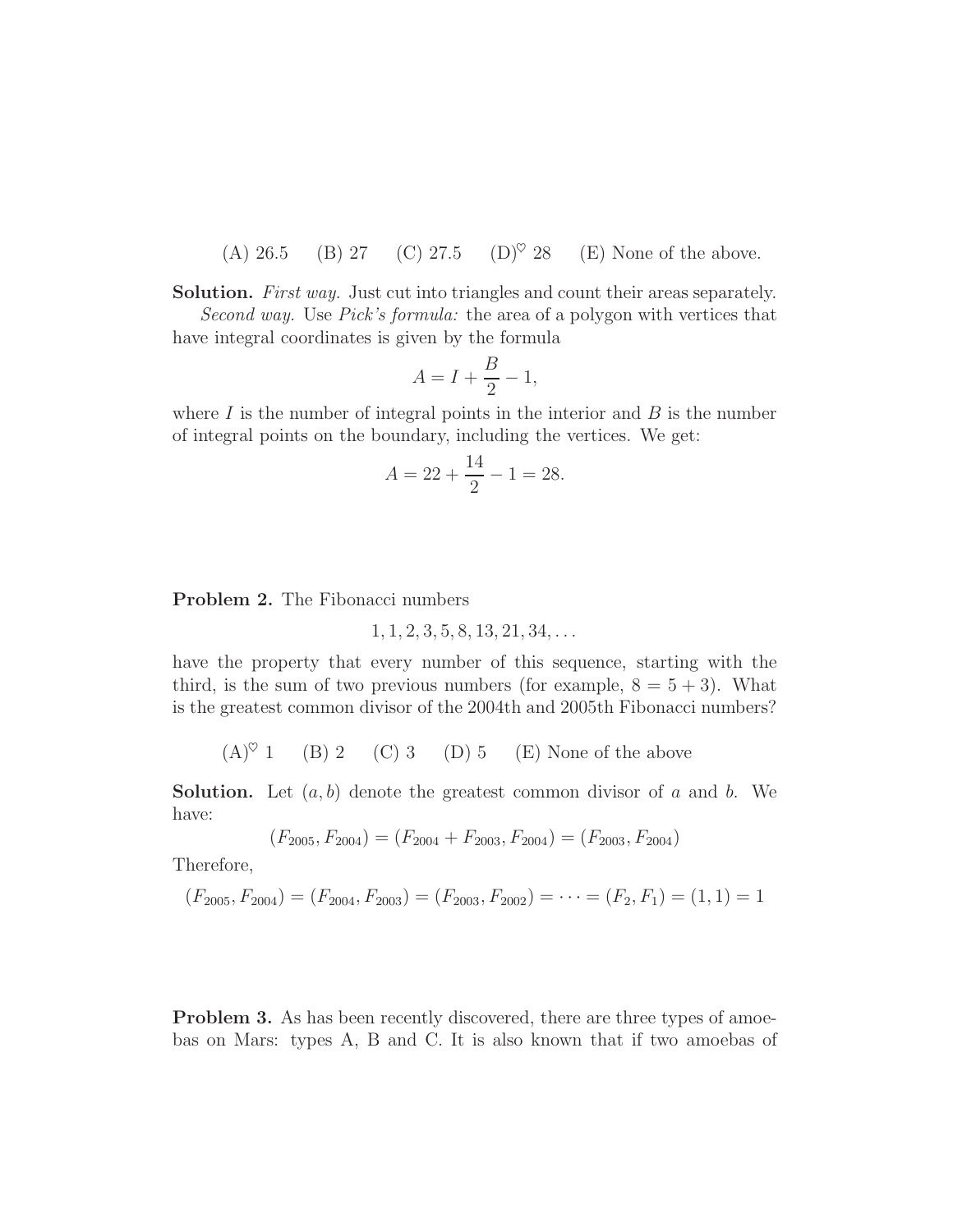different types fuse together, they form an amoeba of the third type (for example, a type B amoeba and a type C amoeba fuse to form a type A amoeba). After a certain time, there remains only one amoeba. If originally there were 20 type A, 21 type B and 22 type C amoebas, what type is the last remaining amoeba?

(A) A (B)<sup> $\heartsuit$ </sup> B (C) C (D) The answer is not uniquely determined. (E) More than one amoeba must remain at the end (for example, if two type A amoebas remain, no more fusion can occur) if one begins with the specified numbers.

**Solution.** If all of the type A amoeba fuses with all but one of the type B amoebas, there remains one type B amoeba and 40 type C amoebas. Now, the type C amoebas can alternatingly fuse with type B and type A amoebas until only one amoeba remains, of type B. The arguments below demonstrate that the answer is uniquely determined.

*Second proof.* However the amoebas fuse, the parity (even/oddness) of the number of type A amoebas *plus* the number of type B amoebas remains constant. We can argue similarly for types B and C, and C and A. Thus, in the end, the remaining amoeba must be of type B. This argument also demonstrates uniqueness.

*Third proof.* Consider the Klein-four abelian group  $V_4 = \{0, a, b, c\}$  with the following addition rules:

| $0 + a = a$ | $0 + b = b$ | $0 + c = c$ |
|-------------|-------------|-------------|
| $a + a = 0$ | $b + b = 0$ | $c+c=0$     |
| $a+b=c$     | $b+c=a$     | $c + a = b$ |

We notice that because of this last property, we need simply to simplify  $20a + 21b + 22c$  in  $\mathcal{V}_4$ ; but  $20a = 20b = 22c = 0$ , so  $20a + 21b + 22c = b$ .

 $$  $\overline{x}$  $= 3$ . What is  $x^4 + \frac{1}{x^2}$  $\frac{1}{x^4}$ ? (A) 7 (B) 9 (C) $\degree$  47 (D) 81 (E) None of the above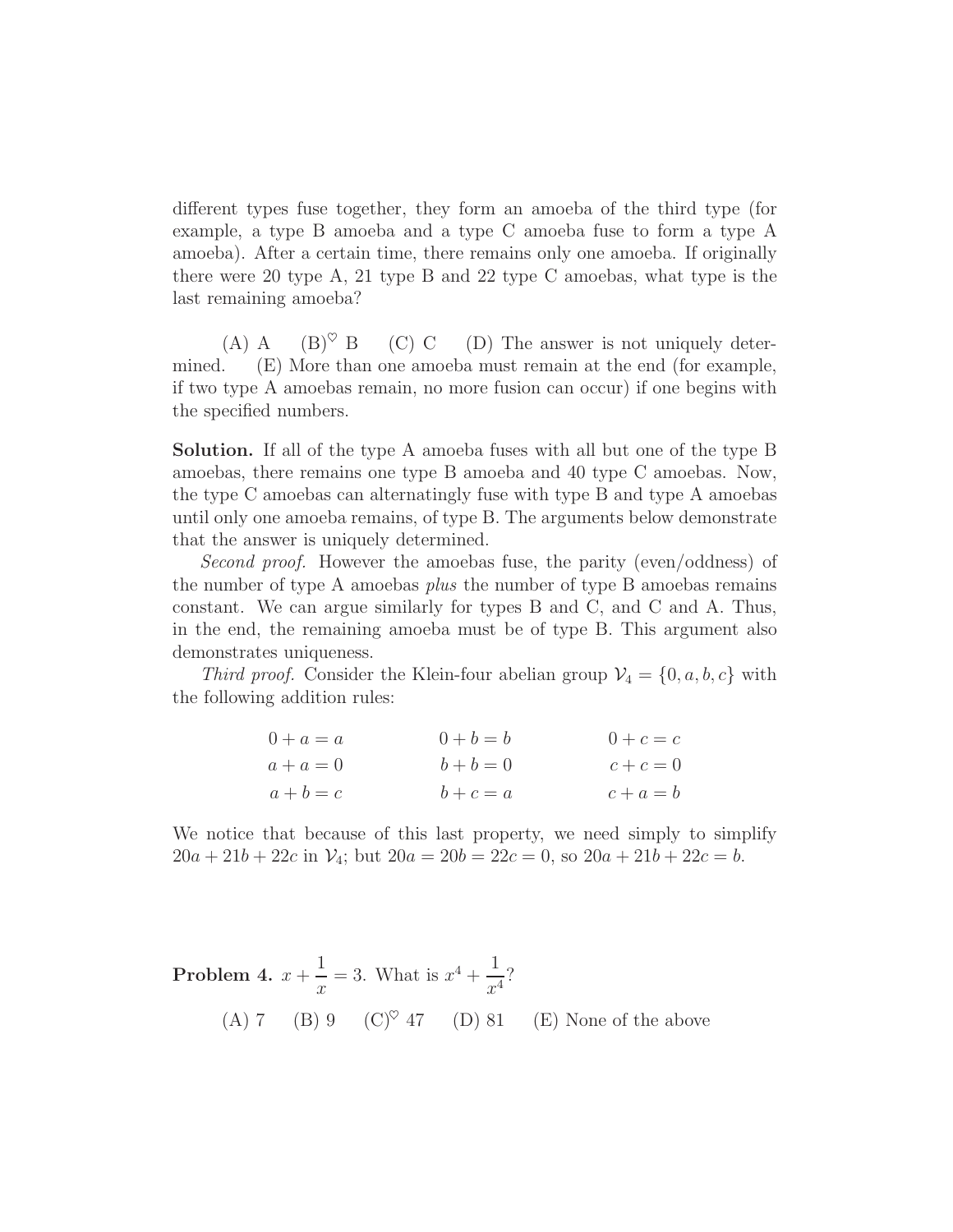**Solution.**

$$
x^{2} + \frac{1}{x^{2}} = \left(x + \frac{1}{x}\right)^{2} - 2 = 3^{2} - 2 = 7
$$

$$
x^{4} + \frac{1}{x^{4}} = \left(x^{2} + \frac{1}{x^{2}}\right)^{2} - 2 = 7^{2} - 2 = 47
$$

**Problem 5.** Let  $f(n) = n^3$  and define the function  $g(n)$  by the formula  $g(n) = f(n + 1) - f(n)$ 

What is the average of the 10 numbers  $g(0), g(1), \ldots, g(9)$ ?

(A) 64 (B) 81 (C) 95 (D) 105 (E)<sup> $\heartsuit$ </sup> None of the above

**Solution.**

$$
g(0) + g(1) + \cdots + g(9) =
$$
  
(f(1) - f(0)) + (f(2) - f(1)) + \cdots + (f(10) - f(9)) =  
f(10) - f(0) = 10<sup>3</sup> - 0<sup>3</sup> = 1000,

so the average is  $1000/10 = 100$ .

**Problem 6.** Let  $P(x)$  be a polynomial such that

$$
(P(x))^{2} = 1 - 2x + 5x^{2} - 4x^{3} + 4x^{4}
$$

What is  $|P(1)|$ ?

(A) 0 (B) 1 (C)♥ 2 (D) 3 (E) 4

**Solution.** Do not try to find  $P(x)$ ! Instead, note that

$$
(P(1))^{2} = 1 - 2 + 5 - 4 + 4 = 4
$$
, so  $|P(1)| = \sqrt{4} = 2$ .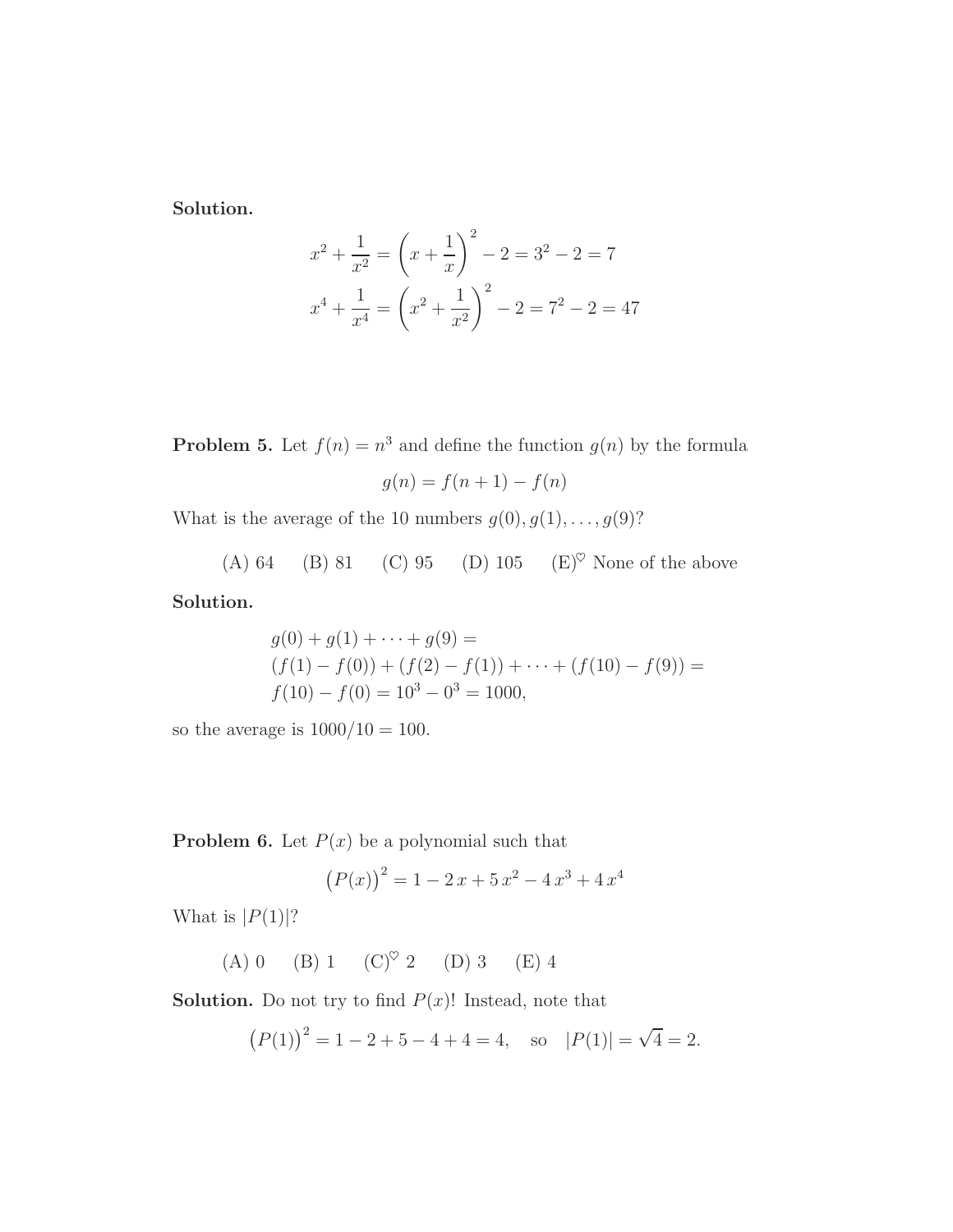(However, if you do try to compute  $P(x)$ , you should find that  $P(x) =$  $\pm(2x^2-x+1).$ 

**Problem 7.** On the picture below, the diameters of the three semicircles are sides of the right triangle  $ABC$ . The angles A and C are 45 degrees each.



Find the shaded area.

$$
(A)^{\heartsuit} \ 1 \qquad (B) \ \frac{\pi}{2} - 1 \qquad (C) \ \frac{\pi}{4} \qquad (D) \ \frac{\pi}{2} \qquad (E) \ \frac{3\pi}{2} - 1
$$

**Solution.**



The lengths of the diameters  $AC$  and  $AB$  are 2 and  $\sqrt{2}$  respectively. Hence, the area of the half-circle with diameter AC equals twice the area of the half-circle with diameter AB.

The left half-circle and the left quarter-circle have the white region in common. The same is true for the right side of the picture. Therefore, the light-shaded area is the same as the dark-shaded area, and the latter obviously is 1.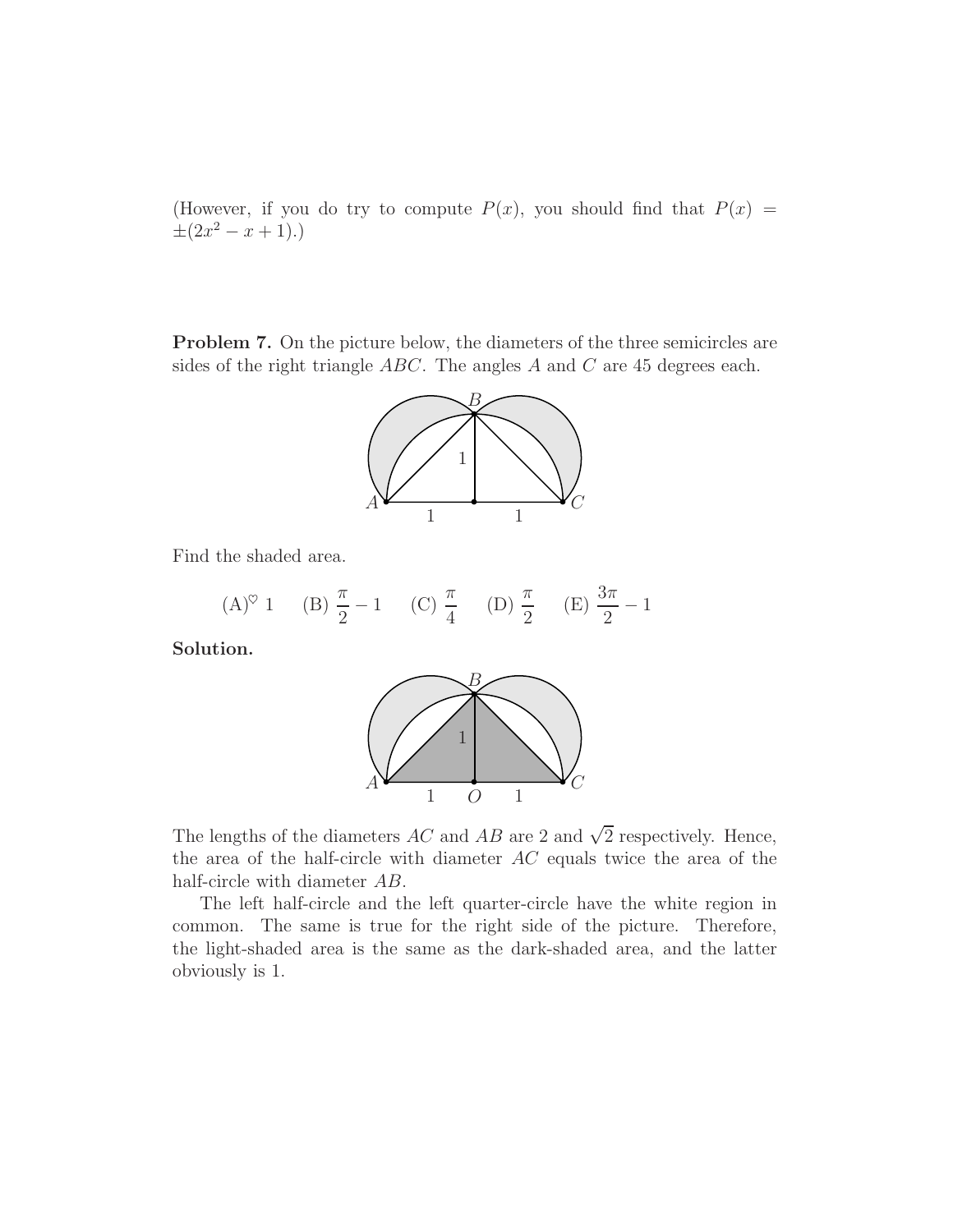**Problem 8.** A circumscribed hexagon has sides  $2, 3, 5, 7, 9$  and  $x$  in clockwise order. What is  $x$ ?



(A) 2 (B) 4 (C) $^\heartsuit$  6 (D) 8 (E) None of the above

**Solution.** We claim that the sum of the 1st, 3rd and 5th sides equals the sum of the 2nd, 4th and 6th. Indeed, at every vertex of the hexagon there are two equal intervals from this vertex to the points of tangency, one of them appears in the first sum and the other in the second sum.

So,  $2 + 5 + 9 = 3 + 7 + x$  and  $x = 6$ .

**Problem 9.** What is the last digit of

 $7^{7^7}$  ?

(A) 1  $(B)^\heartsuit$  3 (C) 5 (D) 7 (E) 9

**Solution.** The last digits of powers  $7^0, 7^1, 7^2, \ldots$  are  $1, 7, 9, 3, 1, 7, 9, 3, \ldots$ . Therefore, to find it, we only need to determine

$$
7^{7^7} \mod 4
$$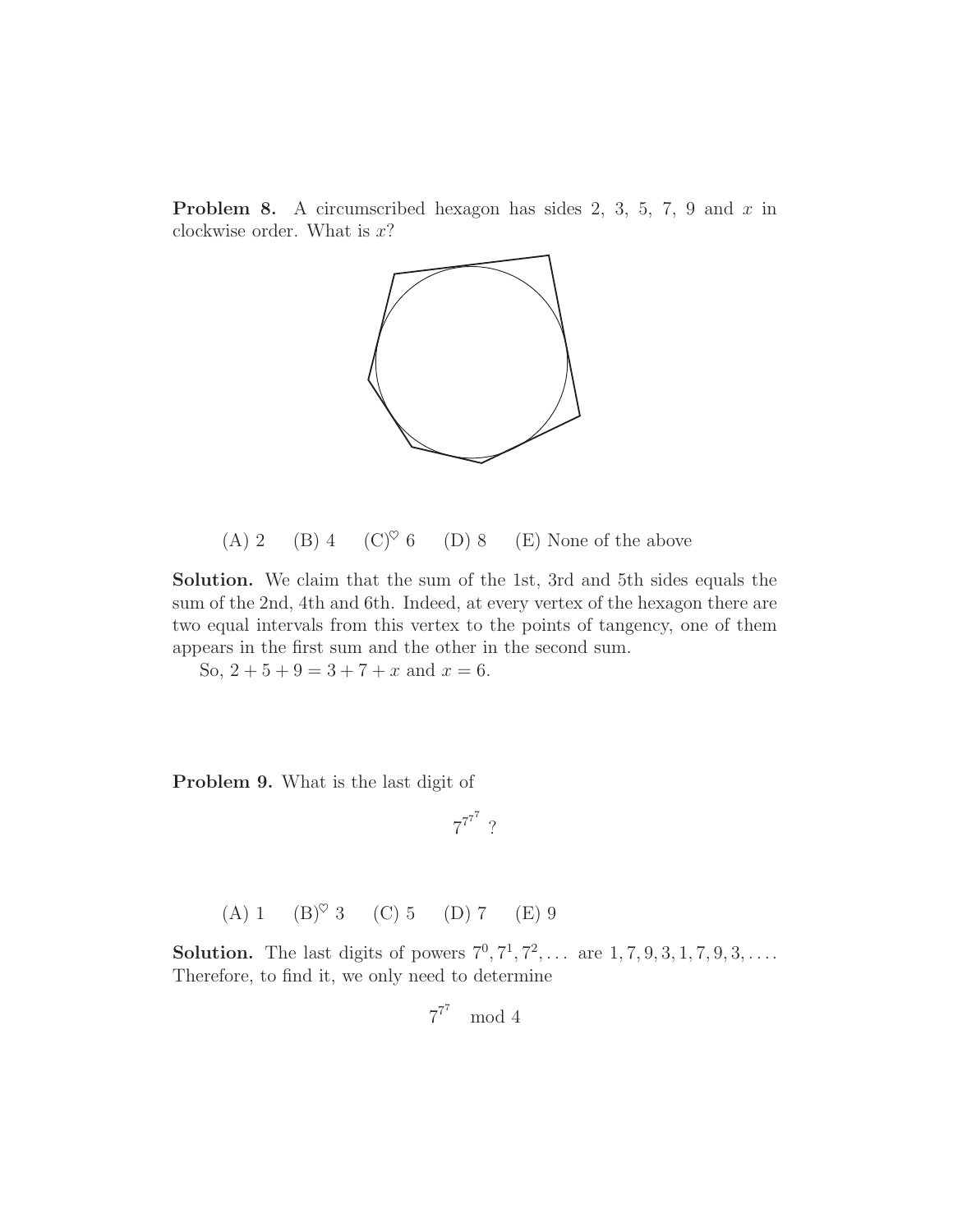But  $7^0, 7^1, 7^2, \ldots$  modulo 4 are  $1, 3, 1, 3, \ldots$ . Since  $N = 7^{7^7}$  is odd,  $7^N = 7^3$  $mod 10 = 3 mod 10.$ 

**Problem 10.** There are 8 empty chairs in a row. In how many ways can one seat 3 people so that no two of them sit next to one another?

 $(A)^\heartsuit$  20 (B) 24 (C) 56 (D) 720 (E)<sup> $\heartsuit$ </sup> None of the above

**Solution.** There will be 5 empty chairs. Between them and at the ends (so, in 6 possible positions) one can sit one person. So, there are  $\binom{6}{3} = 20$ possibilities.

P.S. The way the problem is written,  $6 \times 20 = 120$  is also a correct answer, if one takes into account the  $6 = 3!$  different orders in which 3 people can sit.

## **2 Medium Problems**

**Problem 11.** What is  $(1 + i)^{11}$ ?

(A)  $16 + 16i$  (B)  $-16 + 16i$  (C)  $32 + 32i$  (D)<sup> $\heartsuit$ </sup>  $-32 + 32i$ (E) None of the above

**Solution.**

$$
(1+i)^{11} = ((1+i)^2)^5 (1+i) = (2i)^5 (1+i) = 32i(1+i) = -32+32i
$$

**Problem 12.** In a mythical country people have only two kinds of coins: 7 and 9 cents. What is the largest amount that *cannot* be made using these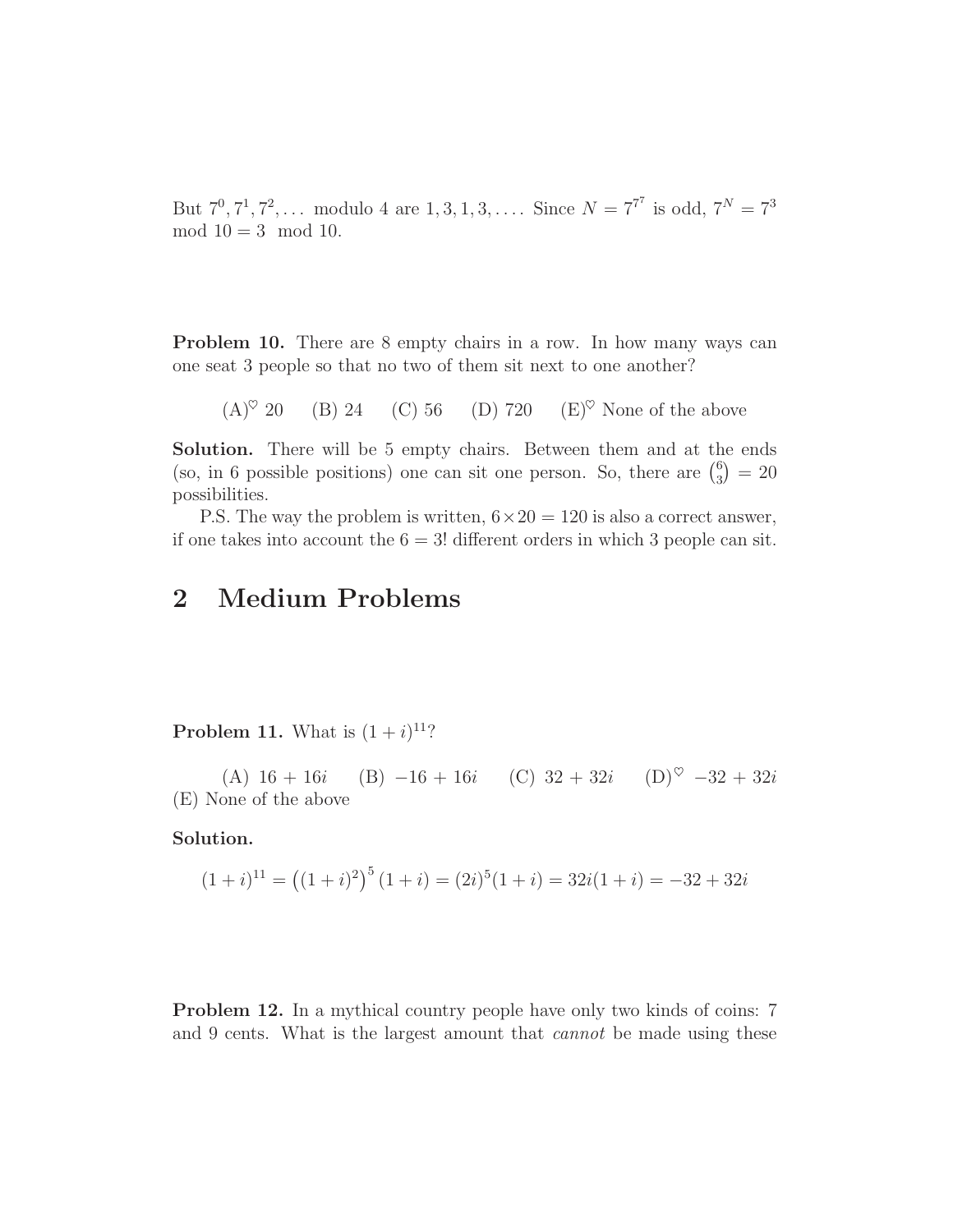coins?

(A) 38 (B) 40 (C)♥ 47 (D) 48 (E) None of the above

**Solution.** For two coins with relatively prime values  $a$  and  $b$  the minimal impossible amount is  $ab-a-b = (a-1)(b-1)-1$ , and this is called Sylvester's theorem. The proof is as follows. It works for any relatively prime  $a$  and  $b$ but we will only write it for 7 and 9 for simplicity.

Write all the nonnegative integers 0, 1, 2, etc., in rows, 7 in each row:

$$
\begin{array}{cccccc}\n0 & 1 & 2 & 3 & 4 & 5 & 6 \\
7 & 8 & 9 & 10 & 11 & 12 & 13 \\
\vdots & \vdots & \vdots & \vdots & \vdots & \vdots & \vdots \\
\end{array}
$$

Since 0 is divisible by 9, it and all numbers below it can be obtained with our coins, so cross out all this column out. Next, cross 9 and all numbers below it, 18 and all numbers below it, etc. Now notice that the first 7 numbers:  $0, 9, 18, \ldots, 9(7-1)$  are all in different columns because 7 and 9 are relatively prime. Therefore, the largest number not crossed out will be right above  $9(7-1)$ ; in other words, it will be

$$
9(7-1) - 7 = 9 \cdot 7 - 9 - 7 = ab - a - b.
$$

**Problem 13.** The Fibonacci numbers  $f_1, f_2, \ldots$  are  $1, 1, 2, 3, 5, 8, 13, \ldots$ (every number is the sum of the previous two). Find

$$
\sum_{n=1}^{\infty} \frac{f_n}{2^n}
$$

(A) 1 (B) 
$$
^{\heartsuit} 2
$$
 (C) 3 (D) 4 (E) None of the above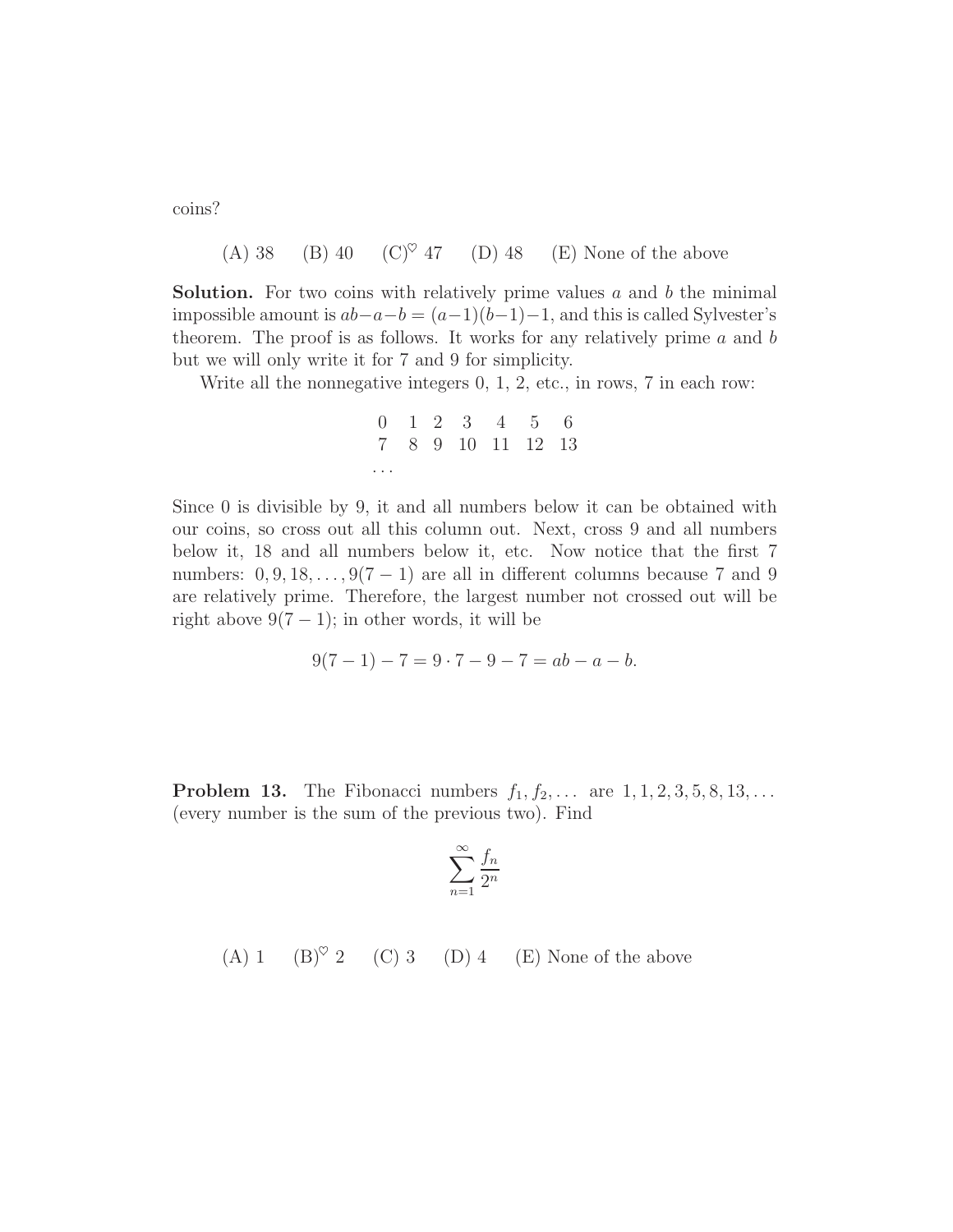**Solution.** Let the sum be S and set  $f_0 = 0$ . Then

$$
S = \sum_{n=1}^{\infty} f_n \left(\frac{1}{2}\right)^n
$$
  
=  $\frac{1}{2} + \sum_{n=2}^{\infty} f_n \left(\frac{1}{2}\right)^n$   
=  $\frac{1}{2} + \sum_{n=2}^{\infty} (f_{n-1} + f_{n-2}) \left(\frac{1}{2}\right)^n$   
=  $\frac{1}{2} + \frac{1}{2} (S - 0) + \frac{1}{4} S = \frac{1}{2} + \frac{3}{4} S$ 

Solving for S gives  $S = 2$ .

*Second proof.* The generating function for the Fibonacci sequence is

$$
\sum f_n x^n = \frac{x}{1 - x - x^2}
$$

Plugging in  $x = 1/2$  we get

$$
\frac{1/2}{1 - 1/2 - 1/4} = 2
$$

**Problem 14.** How many times during a day  $(24 \text{ hours})$  do the hour hand and the minute hand on the clock point in opposite directions?

(A) 2 (B)<sup> $\heartsuit$ </sup> 22 (C) 24 (D) 20 (E) None of the above

**Solution.** We will find the number for the period of 12 hours and then multiply the answer by two to get the answer for the 24-hour day.

Let  $0 \leq x < 12$  represent the hours (it need not be integral, f.e. 1 hour 25 minutes means that  $x = 1 + 25/60$ . Then the minute hand points at  $y = 12x \mod 12$ . Our condition says that the following condition must be satisfied:

$$
y = x + 6 \mod 12
$$
, i.e.,  $12x = x + 6 \mod 12$   
 $11x = 6 \mod 12$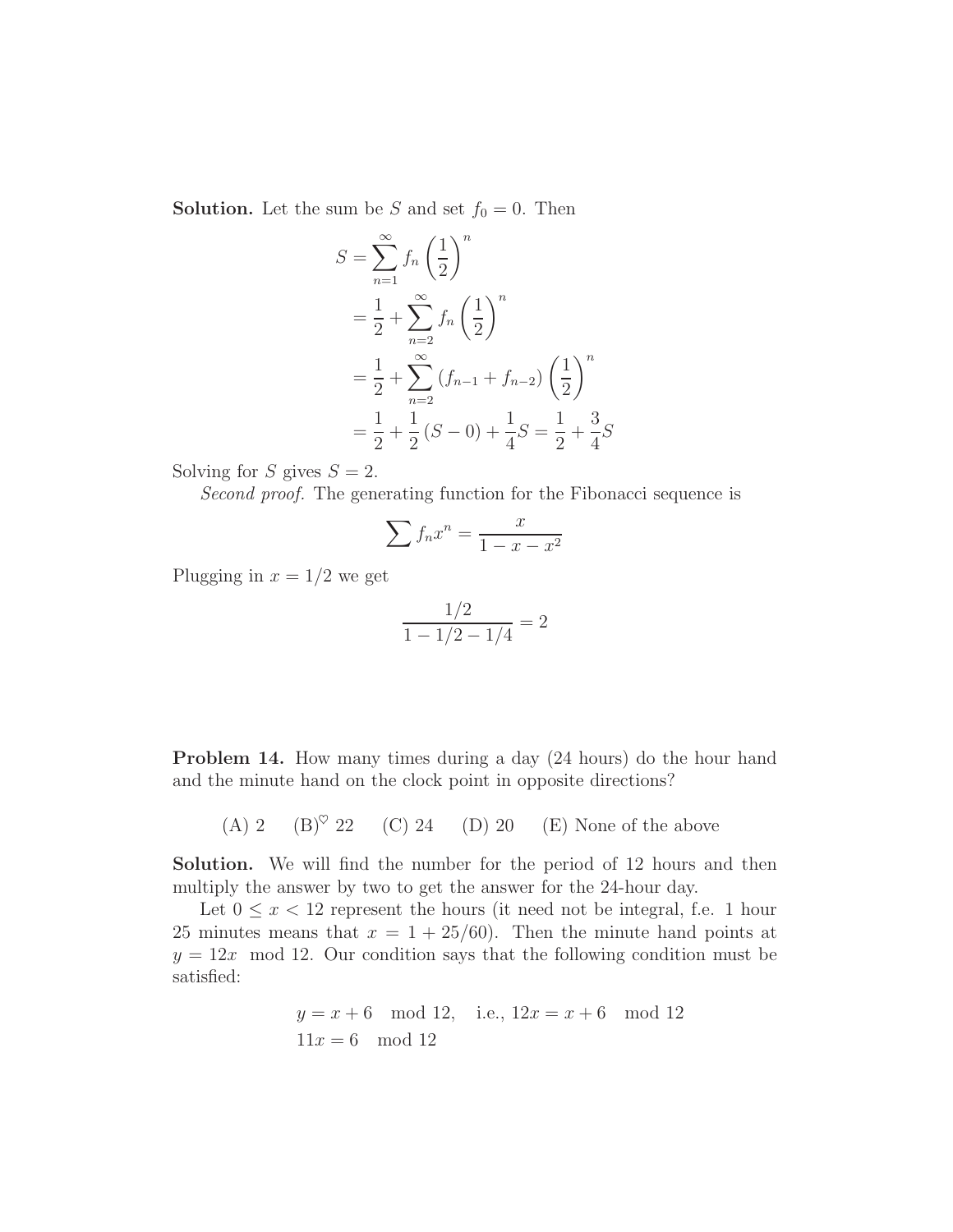This equation has 11 solutions:  $6/11$ ,  $(6 + 12)/11$ , ...,  $(6 + 10 \cdot 12)/11$ . For the 24-hour day, we obtain  $2 \times 11 = 22$  solutions.

*Alternative solution.* Evident solution at 6:00. We get another solution either  $\frac{12}{11}$  before or after (since  $\frac{12}{11} = 1 +$ 1  $\frac{1}{12}$ .  $\frac{12}{11}$ ; and  $\frac{12}{11}$  after that, etc.; 11 solutions in all.

**Problem 15.** Take a random irrational number such as  $\pi = 3.1415926535 \cdots$ , and add up the first k digits after the decimal point. For example, with  $k = 5$ ,  $1+4+1+5+9=20$ . What is the probability that, for some k, this sum is 2005? The answer is closest to:

(A) 0 (B)  $1/10$  (C)  $1/9$  (D)<sup> $\heartsuit$ </sup> 1/5 (E) 2/9

**Solution.** Every time you add a nonzero digit, it is one of the digits 1–9. As a result, the average "step" of the partial sums is 5. Thus, the density of the numbers which occur as partial sums is 1/5.

Notice that we must ignore the digit 0, as otherwise we would be doublecounting in the density argument.

**Problem 16.** Which of the following numbers can not be written as a difference of two perfect squares?

 $(A)^\heartsuit$  20,000,002 (B) 20,000,003 (C) 20,000,004 (D) None of these (E) More than one of these

**Solution.** A number that is equal to 2 mod 4 cannot be written as a difference of two perfect squares. Indeed, every perfect square equals 0 or 1 mod 4, so the differences can be 0 and  $\pm 1$  mod 4.

For an odd number  $n = 2k + 1$ , we have  $2k + 1 = (k + 1)^2 - k^2$ . For a multiple of 4,  $n = 4k$ , we have  $4k = (k+1)^2 - (k-1)^2$ .

The three numbers above are equal to 2, 3 and 0 respectively mod 4; so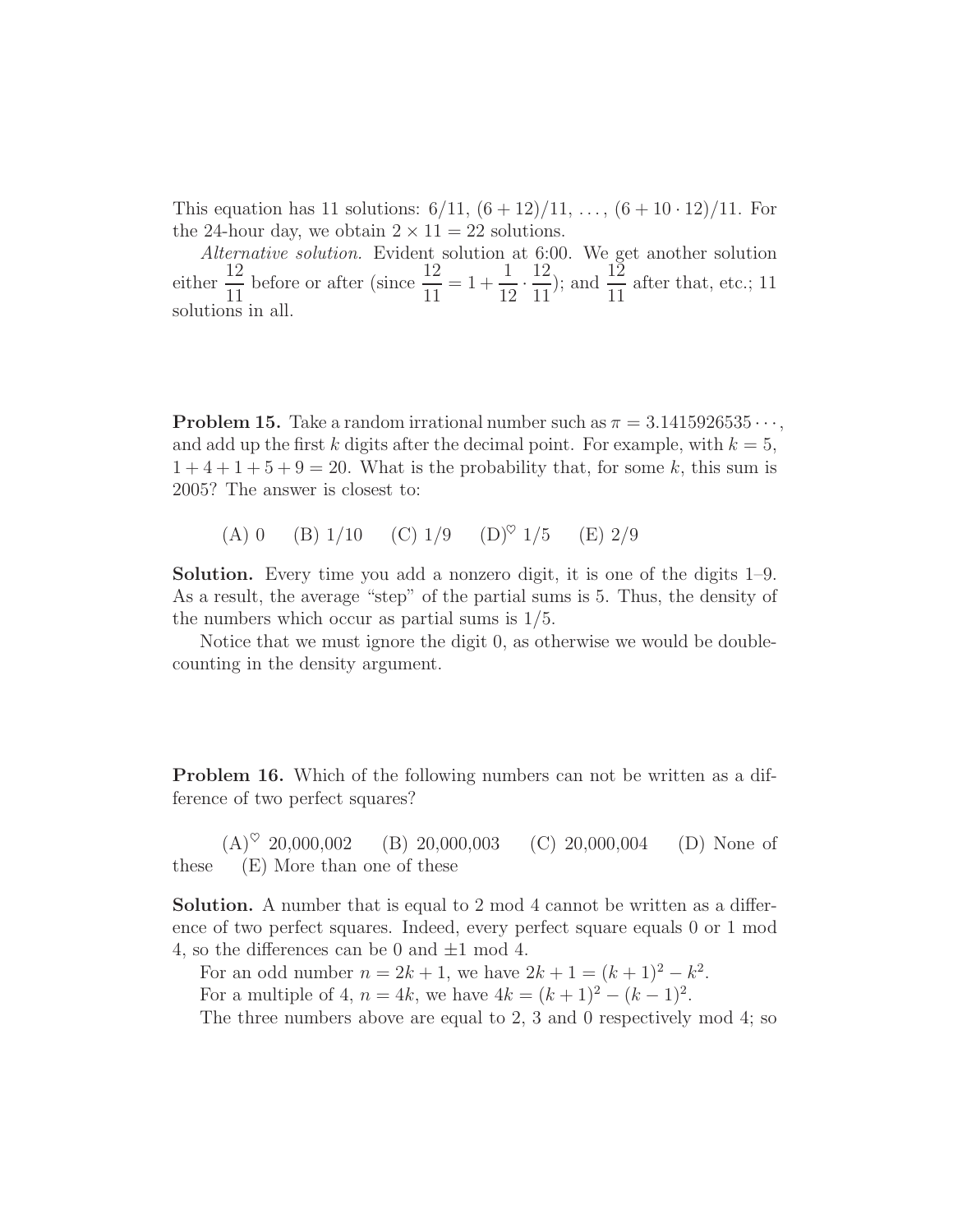only 20000002 is not a difference of squares.

*Second Proof.* Notice that  $n = x^2 - y^2 = (x + y)(x - y)$  and that the numbers  $x + y$  and  $x - y$  have the same parity, i.e., both odd or both even. Vice versa, if  $n = pq$  and  $p, q$  have the same parity then  $p = x + y$  and  $q = x - y$ , if we take  $x = (p + q)/2$  and  $y = (p - q)/2$ .

Any odd number can be written as a product of two odd numbers, f.e.  $n = 1 \cdot n$ . Any number divisible by 4 can be written as a product of two even numbers, f.e.  $4k = 2 \cdot 2k$ . A number that equals 2 mod 4 obviously cannot be written as a product of two odd numbers, or of two even numbers.

**Problem 17.** Compute

$$
1 \cdot 1! + 2 \cdot 2! + 3 \cdot 3! + \dots + 7 \cdot 7!
$$

(A) 40,019 (B) 40,119 (C) 40,329 (D) 3,528,799 (E)<sup> $\heartsuit$ </sup> None of the above

**Solution.** Notice that

$$
(n+1)! - n! = (n+1)n! - n! = n \cdot n!
$$

Therefore, the sum above is

 $(2! - 1!) + (3! - 2!) + \cdots (8! - 7!) = 8! - 1! = 40320 - 1 = 40319$ 

since 2!, 3!,..., 7! cancel. (Sums like these are called *telescoping sums*.)

**Problem 18.** How many numbers between 1 and 2004 are relatively prime to 2005 (i.e., the two numbers have greatest common divisor 1)?

(A) 800 (B) 805 (C) 1604 (D) 2000 (E)♥ None of the above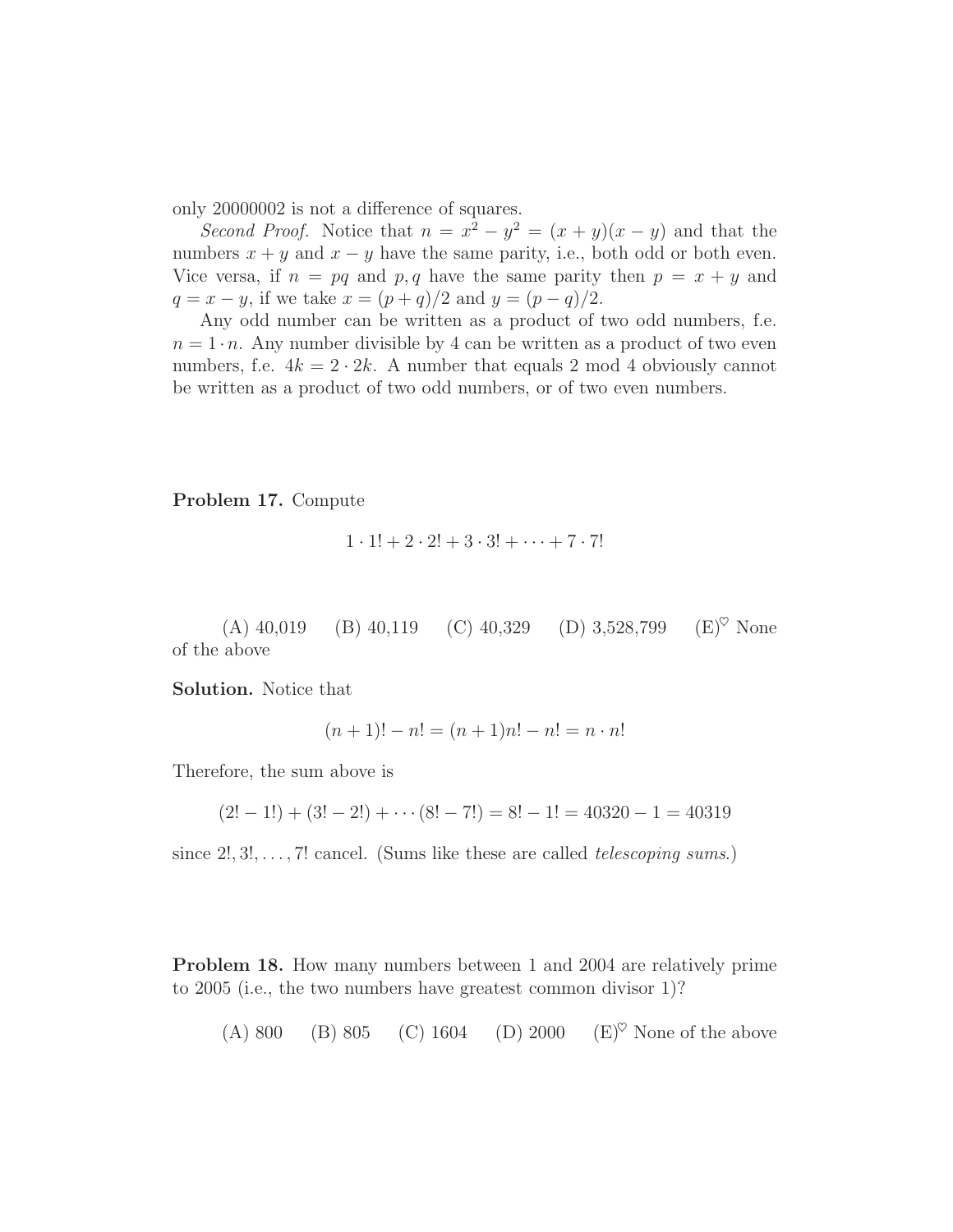**Solution.** The function in question is called Euler's function  $\phi(n)$  and its main properties (prove them!) are

- 1.  $\phi(ab) = \phi(a)\phi(b)$  if a and b are relatively prime,
- 2.  $\phi(p) = p 1$  if p is a prime number
- 3. (we don't need this one)  $\phi(p^k) = p^k p^{k-1}$  if p is a prime number.

Now,  $2005 = 5 \cdot 401$ , and both 5 and 401 are prime. So,

$$
\phi(2005) = \phi(5)\phi(401) = 4 \cdot 400 = 1600
$$

**Problem 19.** When you divide the polynomial  $x^{2005} + x + 2$  by  $x^2 - 1$ , what will be the remainder?

(A)  $2x - 2$  (B)  $-2x - 2$  (C)  $-2x - 2$  (D) 2 (E)<sup> $\heartsuit$ </sup> None of the above

**Solution.**  $x^{2005} - x^{2003}$  is divisible by  $x^2 - 1$ , and so is

$$
(x^{2005} - x^{2003}) + (x^{2003} - x^{2001}) + \cdots (x^3 - x) = x^{2005} - x
$$

Hence, remainder will be

$$
x^{2005} + x + 2 - (x^{2005} - x) = 2x + 2
$$

*Alternative solution.*

$$
x^{2005} + x + 2 = q(x)(x^2 - 1) + (ax + b)
$$

for some  $a, b \in \mathbb{R}$ . Substituting  $x = -1$  and  $x = 1$ ,

$$
0 = -a + b, \qquad 4 = a + b
$$

Solving, we obtain  $ax + b = 2x + 2$ .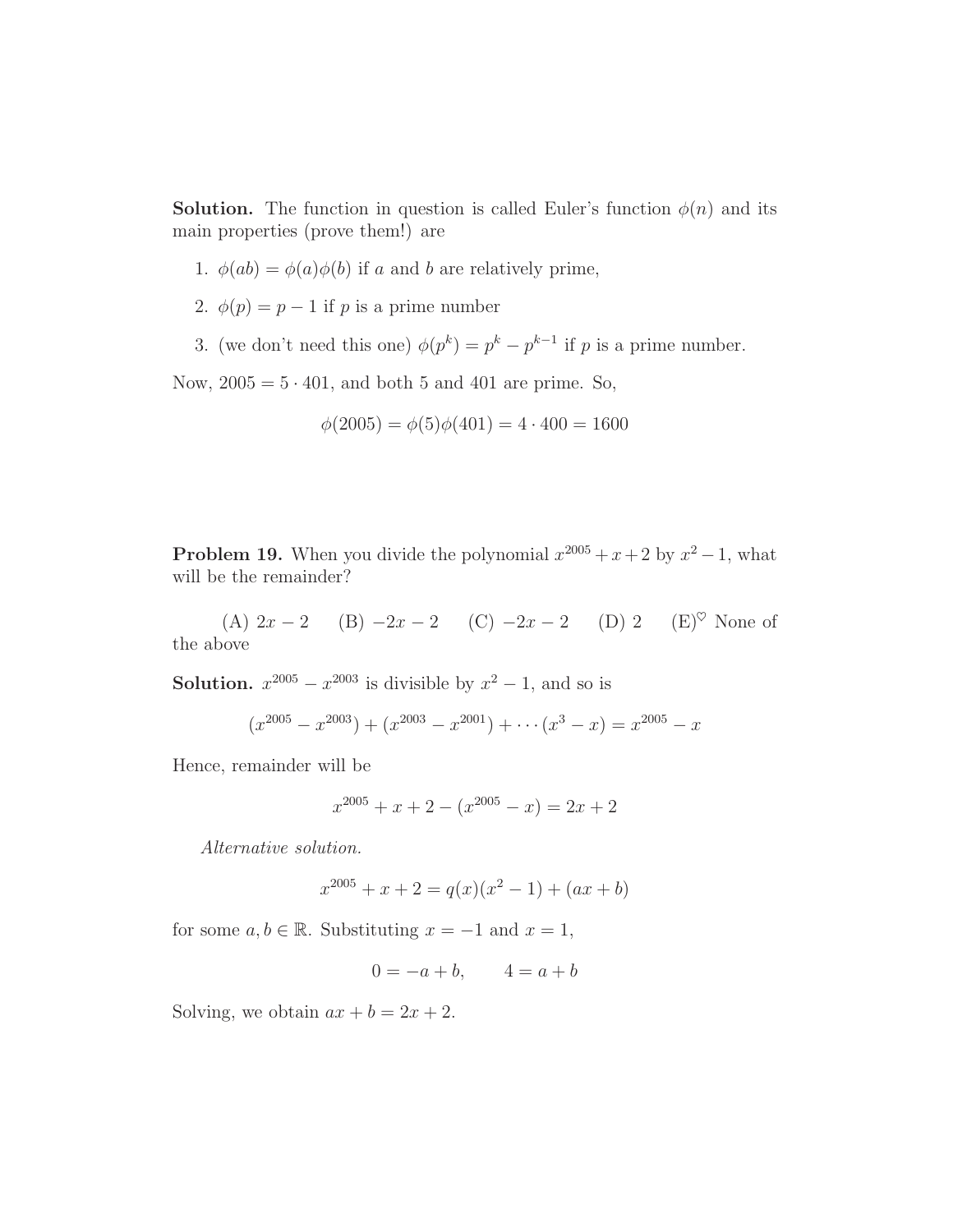**Problem 20.** Two ships move with constant speeds and directions. At noon, 2 p.m., and 3 p.m. respectively the distance between them was respectively 5, 7, and 2 miles. What was the distance between them at 1 p.m.?

(A) 6 (B) 10 (C)  $\sqrt{50}$  (D)<sup> $\heartsuit$ </sup>  $\sqrt{56}$  (E)<sup> $\heartsuit$ </sup> None of the above

**Solution.** Note the following: since  $x$ - and  $y$ - coordinates of the ships are linear functions of time t, the *square* of the distance between them — by the distance formula — is a quadratic function of  $t$ :

$$
d(t)^2 = at^2 + bt + c
$$

Substituting  $t = 0, 2, 3$ , we obtain

$$
t = 0 \implies c = 25
$$
  

$$
t = 2 \implies 4a + 2b + 25 = 49
$$
  

$$
t = 3 \implies 9a + 3b + 25 = 4
$$

Solving, we obtain  $a = -19$  and  $b = 50$ . Therefore,  $d(1)^2 = 56$  and  $d = \sqrt{56}$ .

P.S. It was pointed out to us that  $a = -19$  is impossible, since this says that for  $t \gg 0$  the distance is going to be  $-\infty$ . Therefore, we also accepted "None of the above" as correct answer.

## **3 Hard Problems**

**Problem 21.** Five points are placed on a sphere of radius 1 such that the sum of the squares of the pairwise distances between them are maximized. (There are 10 terms in this sum.) What is this sum?

(A) 20 (B) 21 (C) 24 (D) 30 (E)<sup> $\heartsuit$ </sup> None of the above

**Solution.** Place the points at the ends of unit vectors  $v_1, \ldots, v_5$ . We need to maximize

$$
|v_1 - v_2|^2 + \cdots + |v_4 - v_5|^2 = \sum_{i < j} |v_i - v_j|^2.
$$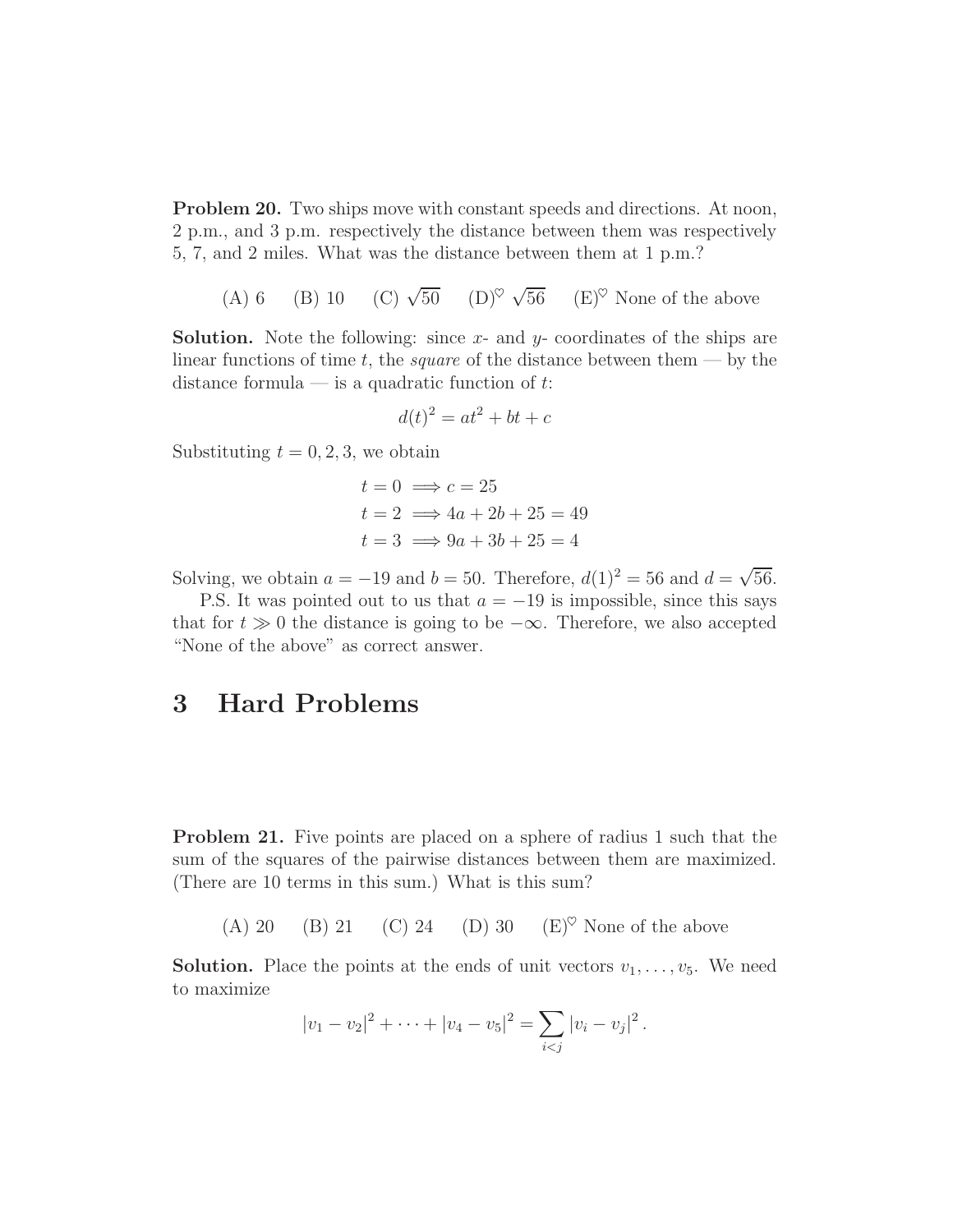(Note that there are  $\binom{5}{2} = 10$  terms in the sum here.) But remember that  $|v \pm w|^2 = |v|^2 \pm 2v \cdot w + |w|^2$ , so  $|v_1+\cdots+v_5|^2+|v_1-v_2|^2+\cdots+|v_4-v_5|^2=5(|v_1|^2+|v_2|^2+\cdots+|v_5|^2)=5\cdot 5=25.$ Thus, our sum is maximized when  $|v_1 + \cdots + v_5|^2$  is minimized. This occurs when  $v_1 + \cdots + v_5 = 0$ , and so our sum has maximum value 25. (Note that we can arrange the points at the vertices of a regular pentagon, or, alternatively, with one point at the north pole, one at the south pole, and the remaining three at the vertices of an equilateral triangle on the equator.)

**Problem 22.** What is the 100th smallest positive integer that can be written as the sum of **distinct** powers of 3, i.e.,  $1, 3, 9, 27, \ldots$ ?

(A) 969 (B) 973 (C) 974 (D)<sup> $\heartsuit$ </sup> 981 (E) None of the above

**Solution.** In base three, there are just the numbers that can be written using only 0 and 1. The 100th number can be found as follows:

 $100 = 64 + 32 + 4 = (1100100)_2$ , and  $(1100100)_3 = 729 + 243 + 9 = 981$ 

**Problem 23.** Find

 $\cos 20^\circ \cos 40^\circ \cos 60^\circ \cos 80^\circ$ .

 $(A)^\heartsuit$  1/16 (B)  $\sqrt{2}/24$  (C) 1/12 (D) 1/8 (E) None of the above

**Solution.** First of all,  $\cos 60° = 1/2$ . Multiply the rest by  $\sin 20°$  and use the formula  $\sin x \cos x = (\sin 2x)/2$ . We get:

$$
\sin 20^\circ \cos 20^\circ \cos 40^\circ \cos 80^\circ = \sin 40^\circ \cos 40^\circ \cos 80^\circ / 2 = \sin 80^\circ \cos 80^\circ / 4
$$

$$
= \sin 160^\circ / 8 = \sin 20^\circ / 8
$$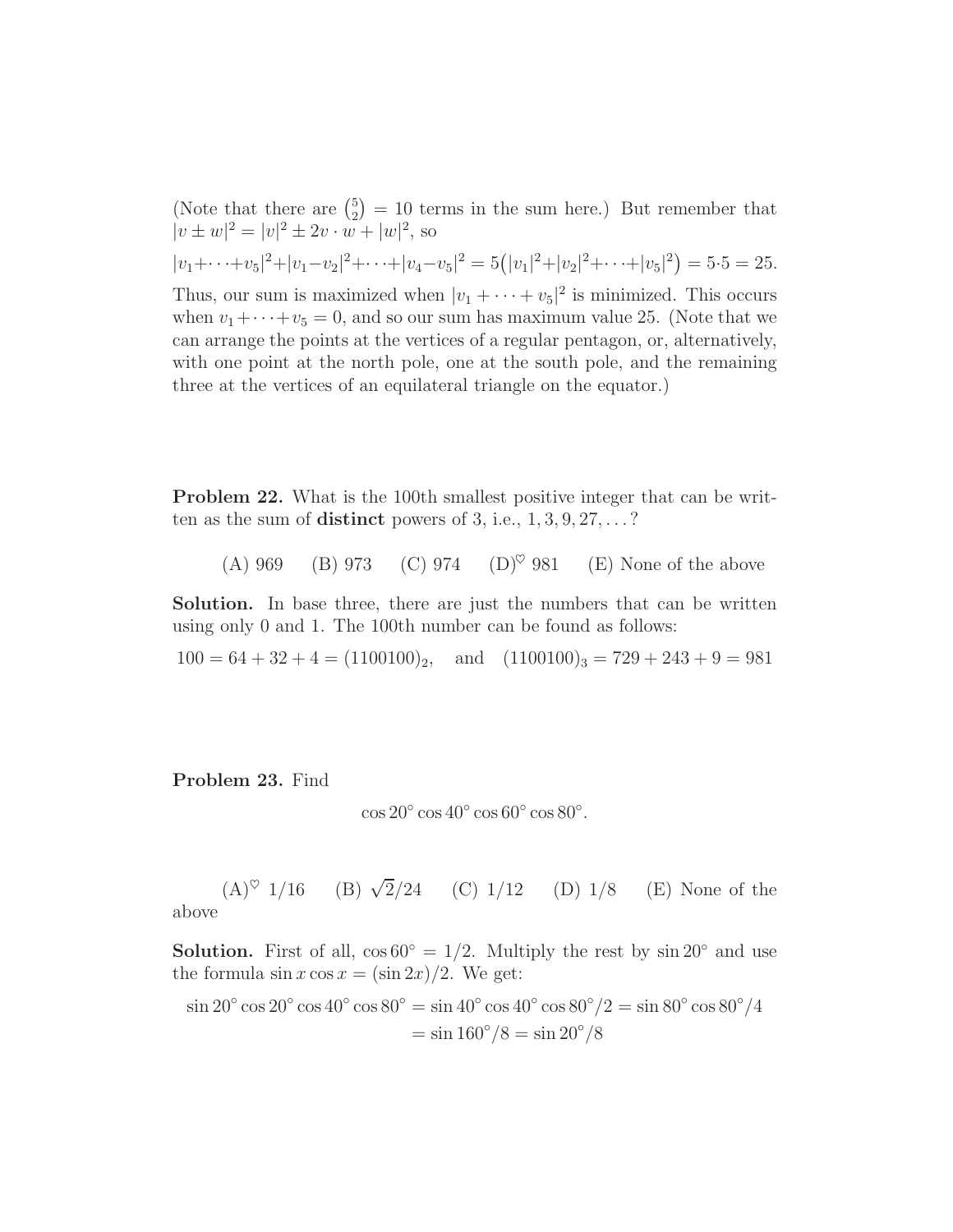Hence, the product is

$$
(1/8)(1/2) = 1/16
$$

**Problem 24.** Ten people are standing in line to buy movie tickets that cost \$5. Five of them have only \$5 bills and the other five have only \$10 bills. The cashier has absolutely no change, so a person with a \$5 bill must come before a person with a \$10 bill or else the sale will not happen.

What is the probability that they will happen to stand in line just right so that all ten will be able to buy tickets?

(A) 
$$
1/10
$$
 (B)<sup>°</sup>  $1/6$  (C)  $1/5$  (D)  $1/2$  (E) None of the above

**Solution.** The number of possible ways to put  $n + n$  people the right way is called the *n*-th *Catalan number*  $C_n$ . Richard Stanley gives 130 interpretations for Catalan numbers in his "Catalan addendum" at http://math.mit.edu/  $r$ rstan/ec/catadd.pdf. The formula for the *n*-th number is

$$
C_n = \frac{\binom{2n}{n}}{n+1},
$$

and the total number of ways to put  $n + n$  people with \$5 and \$10 bills in line is  $\binom{2n}{n}$ . So the probability of getting it right is  $1/(n+1)$ , which for  $n=5$ gives  $1/6$ .

To prove that the formula for the *n*-th Catalan number is given by the above formula, consider the following interpretation: to each person, associate either  $+1$  or  $-1$ . People with \$5 bills receive a  $+1$  and people with \$10 bills receive a  $-1$ ; we wish to arrange  $n + 1$  and  $n - 1$  so that all partial sums are nonnegative. In other words, we wish to calculate the number of lattice paths beginning at  $(0, 0)$  and ending at  $(2n, 0)$  with steps of  $\pm 1$ (such a path is shown below using solid lines) that never dips below the line  $y = 0$ . Clearly, this is simply the total number of lattice paths,  $\binom{2n}{n}$ , minus the number of paths that touch or cross the line  $y = -1$ . It remains to count the number of such "bad" paths.

We claim that there are exactly  $\binom{2n}{n-1}$  bad paths; to show this, we demonstrate a correspondence between them and lattice paths of the  $\pm 1$  sort that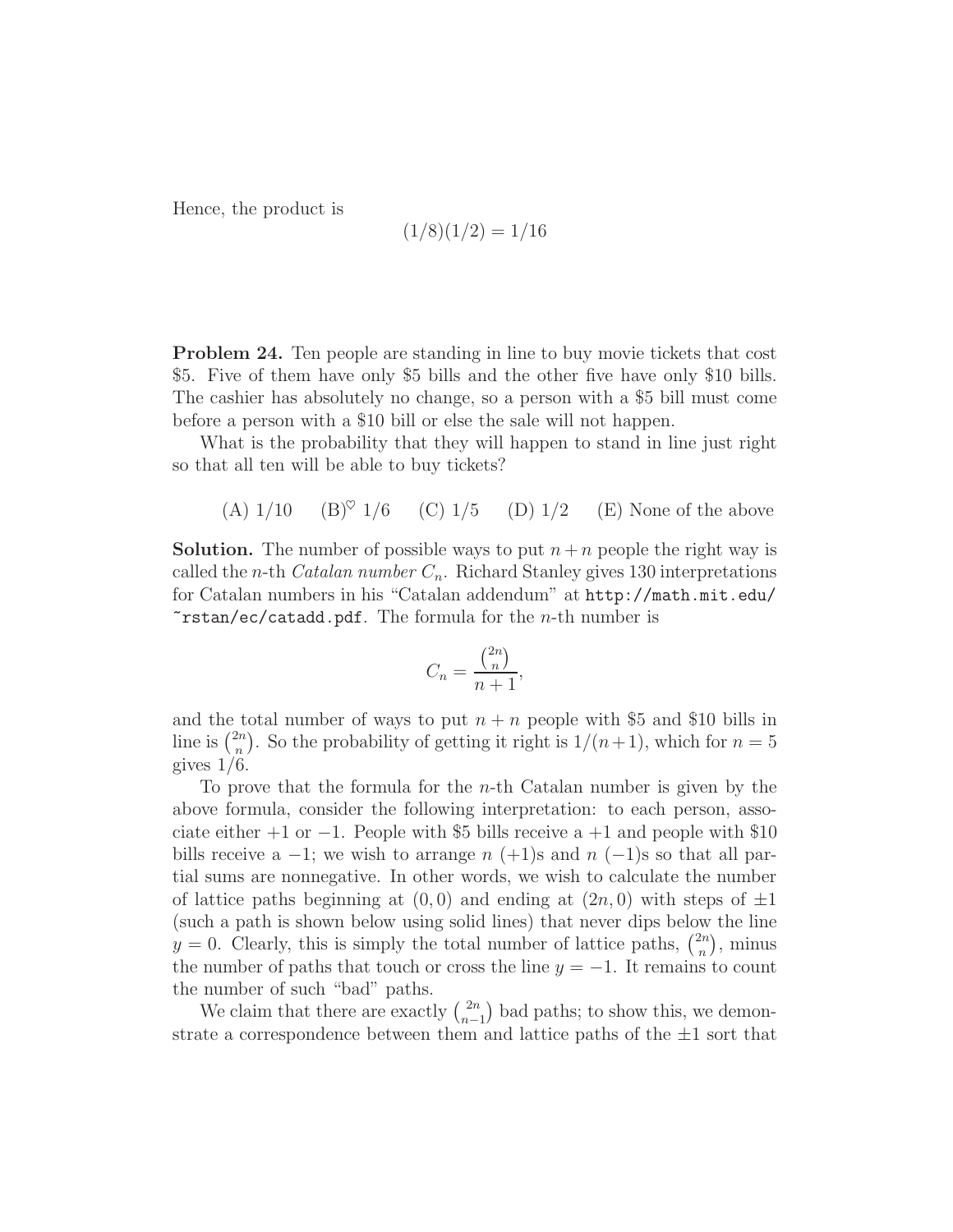end at  $(2n, -2)$  (the number of which is  $\binom{2n}{n-1}$  because one must choose  $n-1$  positions for  $-1$ s among 2n total  $\pm 1$ s). Consider the first time such a path (shown below using dotted lines) touches the line  $y = -1$  and right of it, reflect across the line  $y = -1$ ; you obtain a one-to-one correspondence with paths from  $(0, 0)$  to  $(2n, 0)$  that touch or cross the line  $y = -1$ . Thus, the *n*-th Catalan number is  $\binom{2n}{n} - \binom{2n}{n-1} = \binom{2n}{n} - \frac{n}{n+1} \binom{2n}{n} = \frac{1}{n+1} \binom{2n}{n}$ .



**Problem 25.** Let  $\phi(n)$  denote *Euler's function*, the number of integers  $1 \leq i \leq n$  that are relatively prime to n. (For example,  $\phi(9) = 6$  and  $\phi(10) = 4.$ ) What is the last digit of the sum

$$
\sum_{d|2005} \phi(d)
$$

which goes over all (positive integral) divisors d of 2005 including 1 and 2005.

(A) 0 or 1 (B) 2 or 3 (C)<sup> $\heartsuit$ </sup> 4 or 5 (D) 6 or 7 (E) 8 or 9

**Solution.** Using the Gauss identity  $\sum_{d|n} \phi(d) = n$ , the answer is obviously 5. Here is how to prove the Gauss identity. If  $n = p^k$  is a power of a prime then

$$
\sum_{d|n} \phi(d) = \phi(p^k) + \phi(p^{k-1}) + \dots + \phi(p) + \phi(1)
$$
  
=  $(p^k - p^{k-1}) + (p^{k-1} - p^{k-2}) + \dots + (p-1) + \phi(1) = p^k = n$ 

One of the main properties of  $\phi(n)$  is that it is multiplicative:  $\phi(nm)$  =  $\phi(n)\phi(m)$  if n and m are relatively prime. Now, note that the function